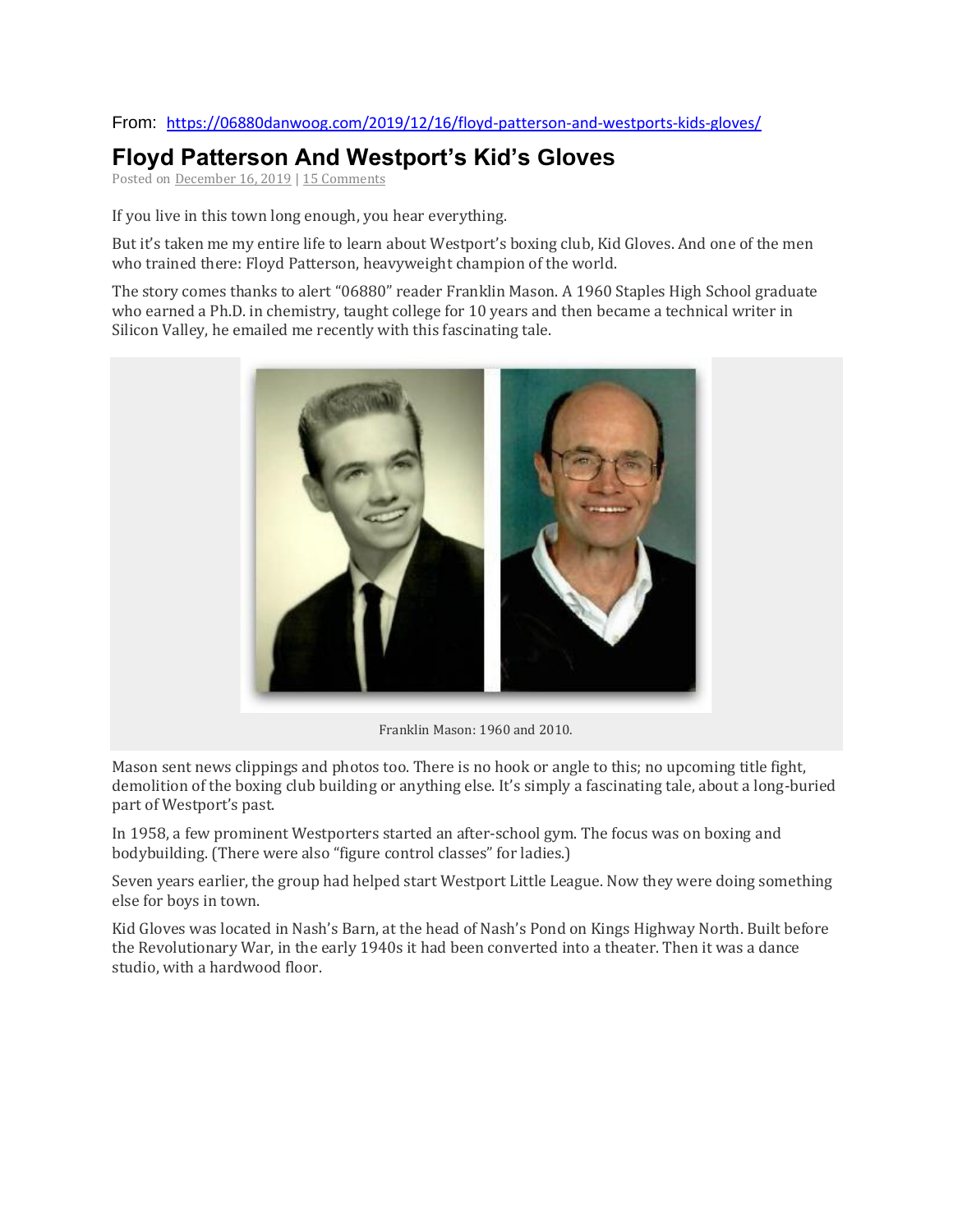

Nash's Barn, 1952.

[*Sic*: The building no longer exists. It's been replaced by a handsome private home — the one owned by singer Michael Bolton.] Nash's Barn is still at 17 Kings Highway North. Michael Bolton's house is next door.

But in 1958 it hummed with activity. Jim Freeman — a boxer in the 1928 Olympics, World War II pilot and boxing referee, manager, and promoter — served as Kid Gloves' director and "heart," Mason says.

He should know. Though just 16, scrawny and out of shape, his neighbor Virginia Mercier — Kid Gloves' office manager — hired him as an instructor.

Freeman taught Mason how to teach the boys how to work out — including 14-year-old Westporter Michael Douglas. One day, his father — Kirk — came to visit. He strapped on gloves and sparred with his son.

The actor knew what he was doing: In 1949 he'd starred in "Champion," a boxing movie (based on a short story by Weston's Ring Lardner).

Other young boxers at Kid Gloves included Daniel, Max and Peter Shulman. Their father, Max Shulman, wrote "Rally Round the Flag, Boys!" about the Westport Nike missile site. In 1958 it was made into a film starring Paul Newman. Soon he and his wife, Joanne Woodward, moved here.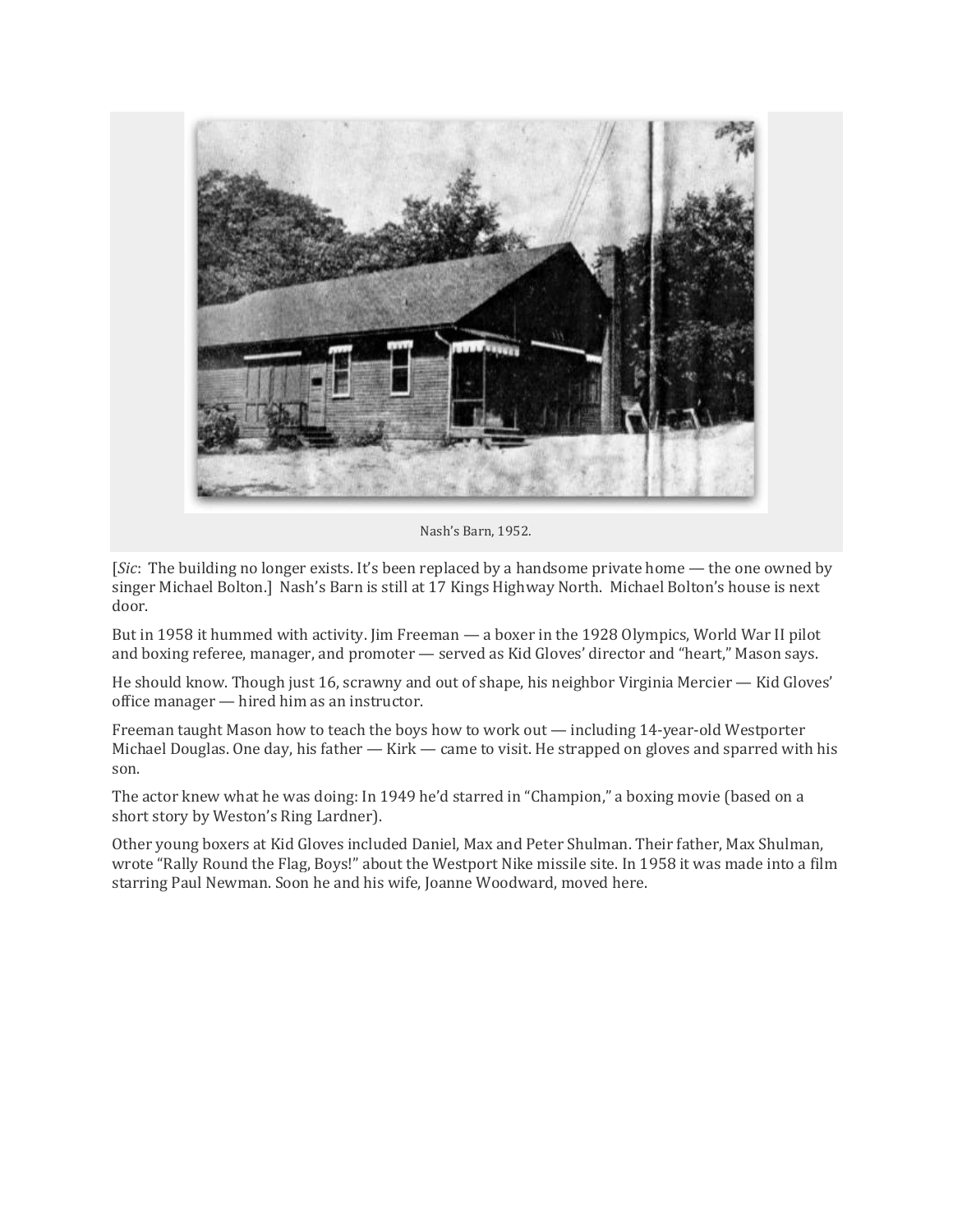

Westport Town Crier ad, October 16, 1958.

In 1959, Floyd Patterson needed a spot to train for his rematch against Ingemar Johansson — the man who had recently taken the world heavyweight title from him.

He wanted a place with "peace and quiet." A special, regulation-sized ring was ordered. Patterson's smaller-than-usual speed bag was sent too.

Patterson arrived with his manager Cus D'Amato, and sparring partner Tommy "Hurricane" Jackson. Jackson spent several nights at Mason's home.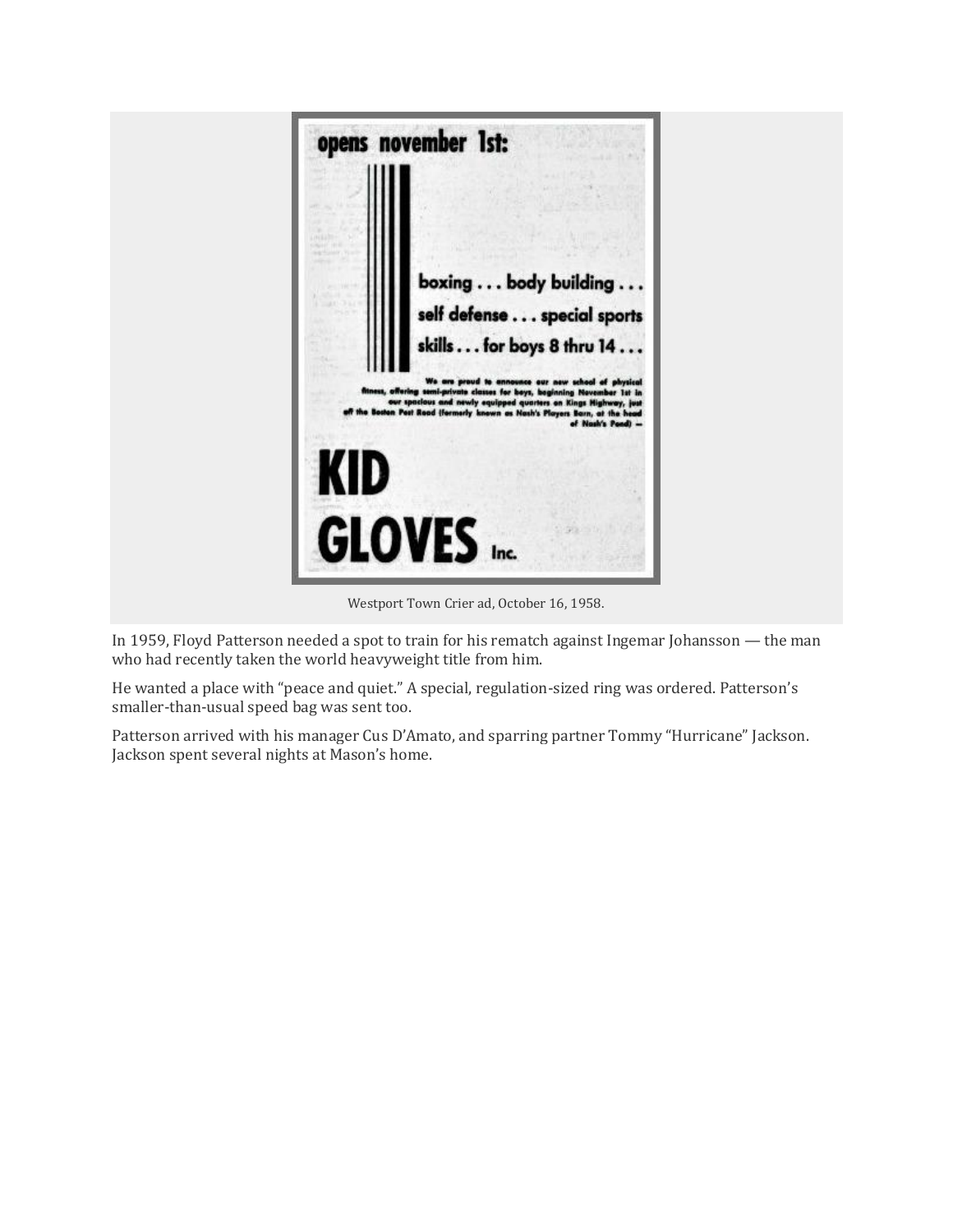

Floyd Patterson, on the speed bag.

Ed Mitchell's oldest son, Jack, was a football player at Wesleyan University. That summer, to get in shape for the upcoming season, he ran around the track at the old Staples High School on Riverside Avenue (now Saugatuck Elementary School). His younger brother Bill was with him.

D'Amato saw Jack, and asked if he wanted to work out at the gym. He brought the Mitchells across the Post Road. There was Floyd Patterson. They did some pullups and other exercises together.

Patterson asked Mitchell if he'd run on the track with him. "I was never a runner. He wasn't either," Mitchell recalls. "But we ran together."

The brothers were told not to tell anyone that Patterson was there. They kept quiet.

But word got out. When it did, the *Westport Town Crier* ran this headline: "Boxing Gangsters Invade Westport."

That was a reference to D'Amato's alleged association with organized crime. When Patterson saw the headline, he left for another training facility, in Newtown.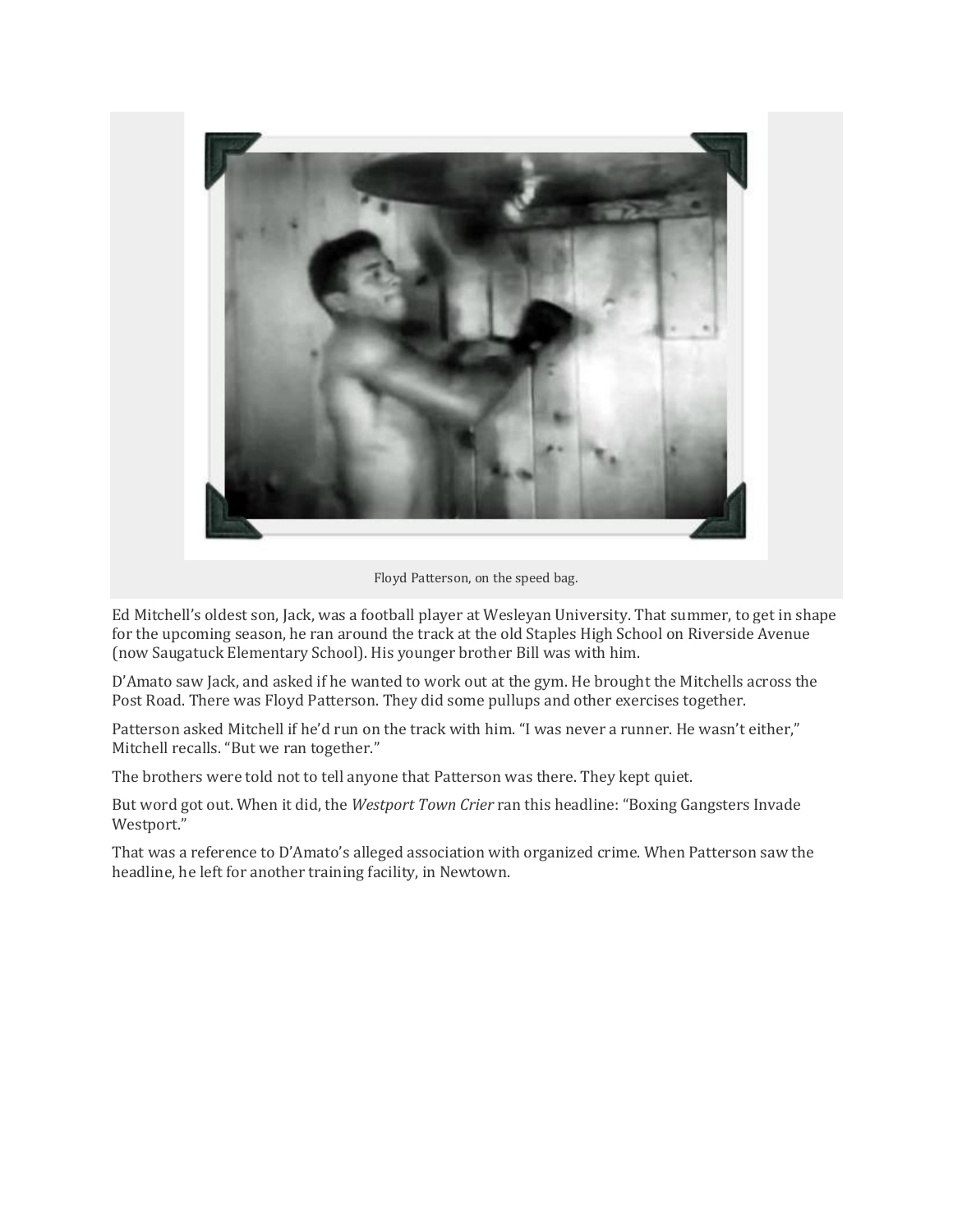

Lou Dorsey and Franklin Mason, 1954

Freeman soon left also. But Kid Gloves added staff members. Lou Dorsey — a popular Saugatuck Elementary School phys. ed. instructor — took over as boxing coach. Derek Shelton taught dance to all ages; Edwardo Enrich was a judo instructor for boys and adults.

One of the dance students was Amy Vanderbilt — the famous etiquette expert. One day, waiting for a friend outside the building, Mason honked his horn. She rushed out and reprimanded him. Sixty years later, he says, he still remembers — and has never done that again.

But Freeman's departure was crucial. In January of 1960, Kid Gloves was sold. New owner Anthony Iannone of Stratford renamed it "Anthony's Health Center & Gym."

By that time Freeman [*sic*, should read "Mason"] could easily do sit-ups and chin-ups. He was adept on the free rings and trapeze.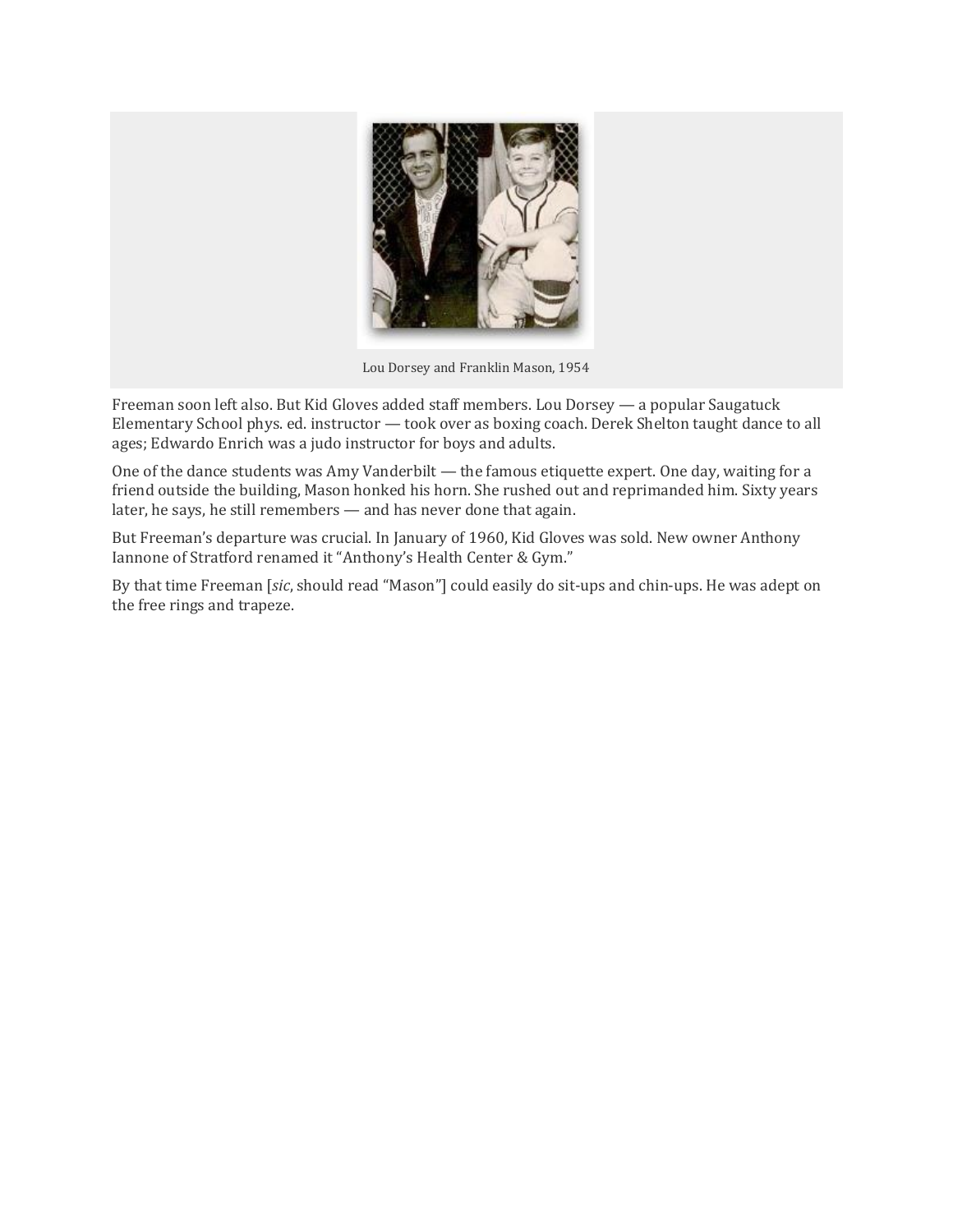

Bridgeport Post ad, January 3, 1960.

In June of that year, Floyd Patterson knocked out Ingemar Johansson. For the first time ever, a boxer had regained the world heavyweight title.

Four months later, Anthony's went out of business.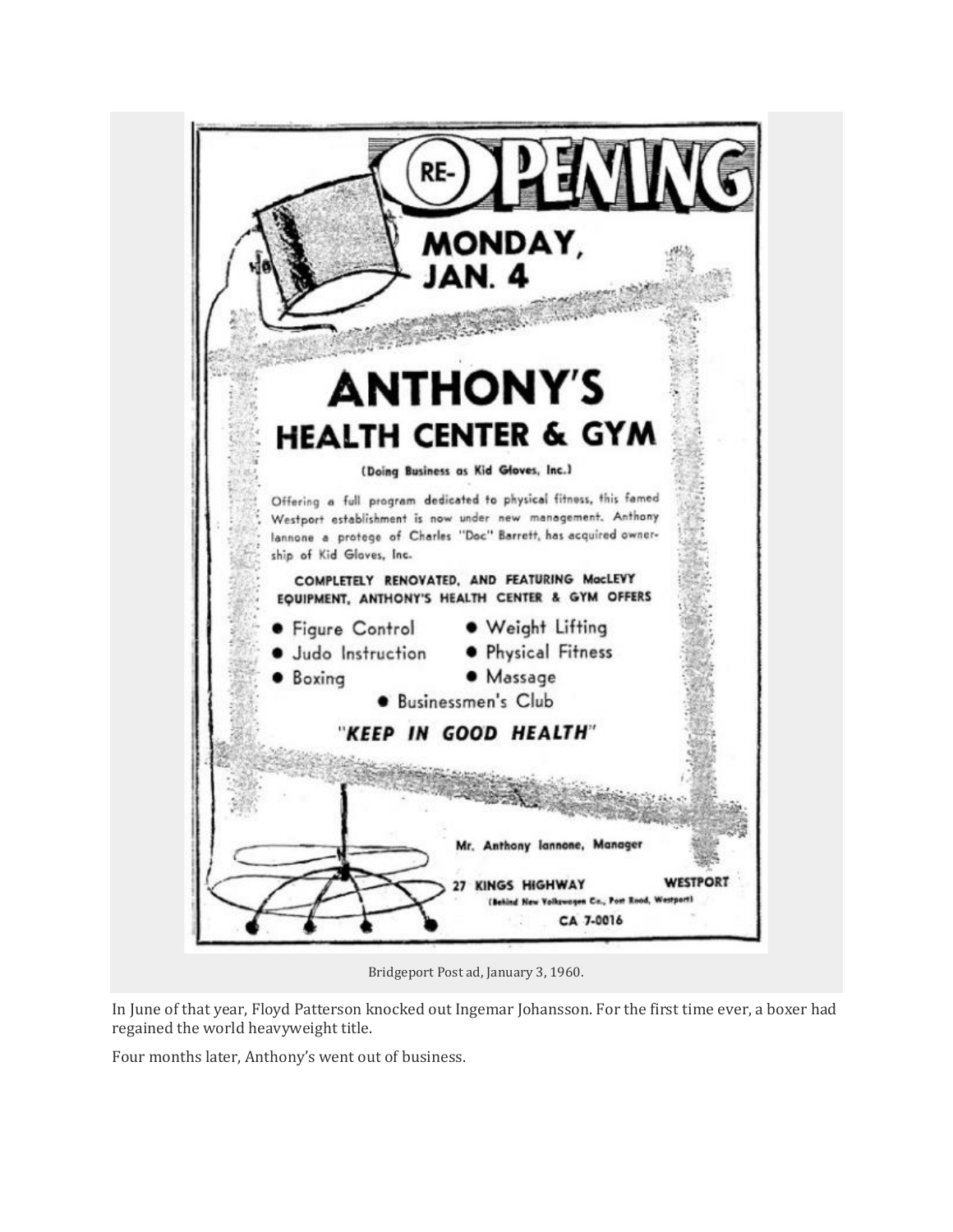Comments:

## **Tom Kretsch** | [December](https://06880danwoog.com/2019/12/16/floyd-patterson-and-westports-kids-gloves/#comment-166390) 16, 2019 at 9:41 am |

Your story about boxing and Floyd Patterson brought back some memories from my days growing up in Newtown. Floyd Patterson did come to train in Newtown for his rematch with Ingmar Johansen. He trained at this former goat farm turned into a restaurant on Orchard Hill Road called the La Ronda. It was big news for a sleepy New England Farm Town. I went out to watch him train and then when he won the fight (I believe it was a rematch as Patterson was knocked out in the first fight) there was a big rally at the Edmond Town Hall for him. I had a copy of Sport Magazine and he signed it for me. Unfortunately, that disappeared along with my Mickey Mantle cards!

For our fiftieth reunion at Newtown High School (79 graduates) I did a slideshow and went to the library to see what pictures I could get about the town in those years. I copied this picture of Floyd Patterson for the show room the Bee among other stories connected to our class.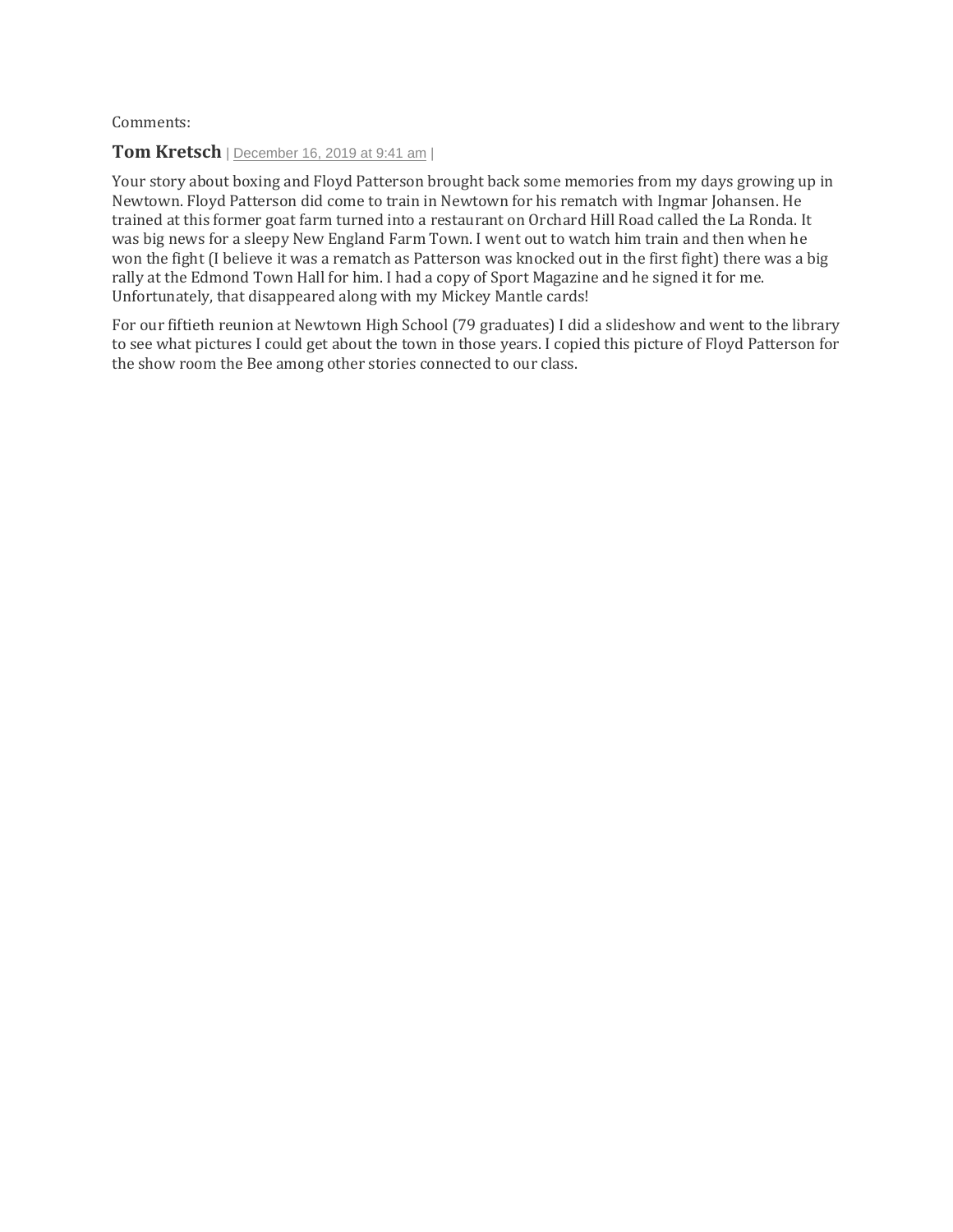

I found another bit on google about the place he trained, and I will send it to you. I can't remember where my keys are most mornings, but these things live in your heart.